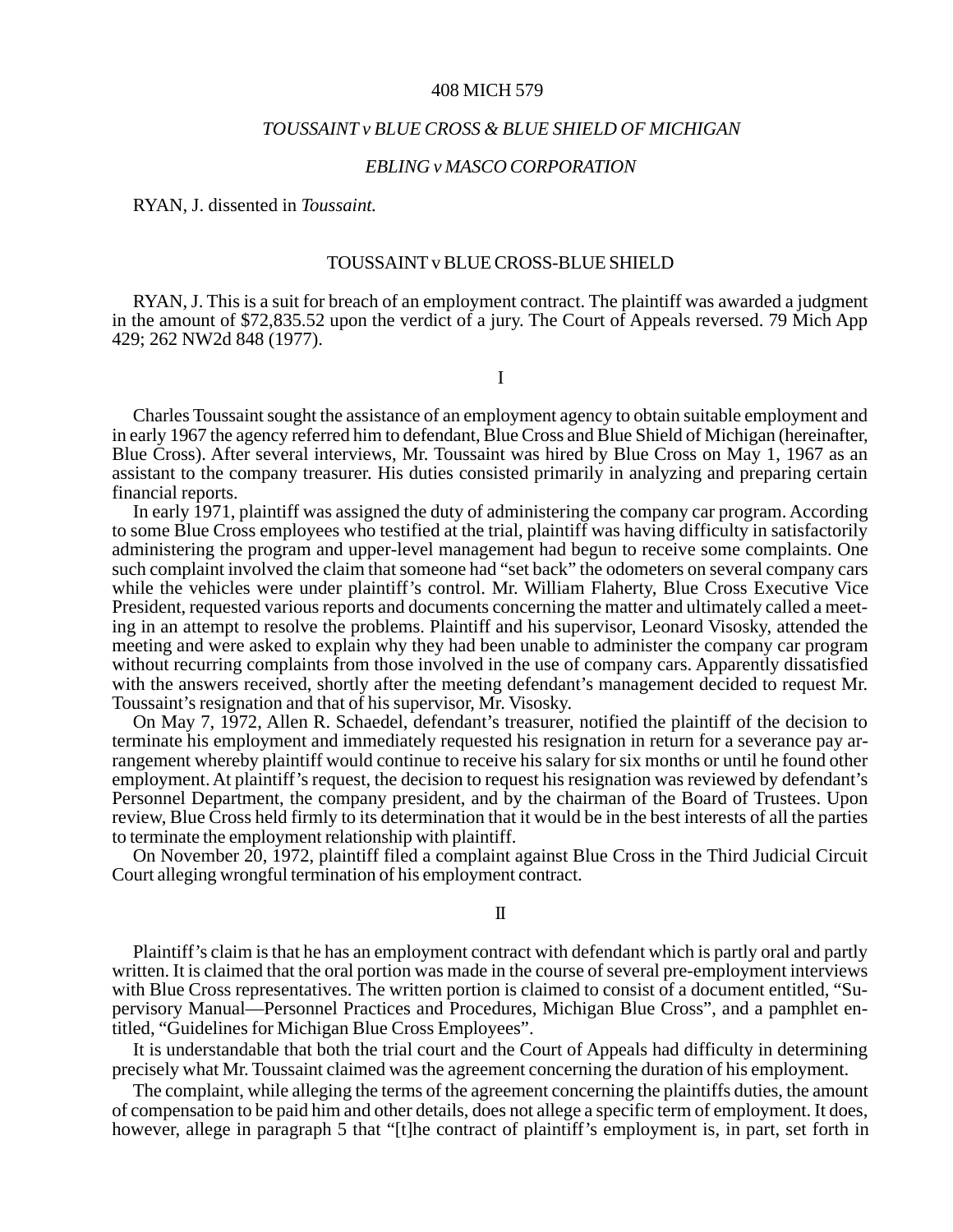defendant's policy manual entitled, `Supervisory Manual—Personnel Practices and Procedures' ". Paragraph 6 of the complaint then incorporates by reference Section VII of the Supervisory Manual entitled *Terminations* wherein is found paragraph III which states:

" *Policy:* It is the policy of the company to treat employees leaving Blue Cross in a fair and consistent manner and to release employees *for just cause only."* (Emphasis added.)

Thus it appears to be the plaintiffs claim that he has a contract with Blue Cross for permanent employment terminable not at will but "for just cause only".

We are fortified in drawing that conclusion by the plaintiff's allegations that Blue Cross violated the alleged employment agreement by terminating Mr. Toussaint's service "without just cause" and without according him the requisite warnings, notice, hearing and other termination procedures as provided in the Blue Cross Supervisory Manual.<sup>44</sup>

We are satisfied that there is not before this Court, as there was not before the trial court or the Court of Appeals, any claim of employment for a specific term of years or for employment terminable when plaintiff reached age 65, and thus no justiciable issue concerning the application of the statute of frauds.45

In proof of the oral portion of the employment agreement, Mr. Toussaint testified that he was hired by Blue Cross following a number of meetings with company representatives, including a session of psychological testing and an interview with Mr. Schaedel. When asked upon direct examination if he knew the purpose of the meeting with Mr. Schaedel, Mr. Toussaint testified:

"A. Yes, because he was the party I was going to be working for and he wanted to meet all qualified applicants for the position; get his feel, whether he felt we would have worked out on the job, that was the purpose of the interview; meet us and see if we were compatible, if we had the proper background, to fill the position.

"Q. As a result of all this, were you hired?

"A. Yes, I was.

"Q. That was May 1?

"A. May 1st, of `67.

"Q. Do you recall your starting terms of employment?

"A. Yes.

"Q. What was that?

"A. Well, the salary; which I don't recall the exact dollar amount, I started for, that to do my job, that I would be there until I would reach the age of 65,<sup>46</sup> which then I would have to retire, `cause they had a mandatory retirement program of which you had to leave on the last day of the month of which you became 65. Mr. Schaedel had indicated to me that as long as I did my job, that I would be with the company for that period of time; showed me a number of documents—I had asked the question about how secure a job it was and he said that if I came to Blue Cross, I wouldn't have to look for another job because he knew of no one ever being discharged."47 (Footnotes added.)

In support of his claim that the employment contract was partly written, Mr. Toussaint testified upon cross-examination as follows:

"Q. Did you have an employment contract?

"A. I certainly felt I did.

"Q. Is it your testimony that the three sections of the `Supervisory Manual' which I have given you were your contract?

" A. No, not all of my contract, but part of it.

"Q. Did you sign a document that was entitled or had some title similar to employment contract?

"A. Not that I recall.

"Q. Did you ever receive a signed document from the corporation entitled such an employment contract?

"A. Now that you're phrasing it, I don't believe so."

The "three sections" of the Supervisory Manual to which Mr. Toussaint made reference as constitut-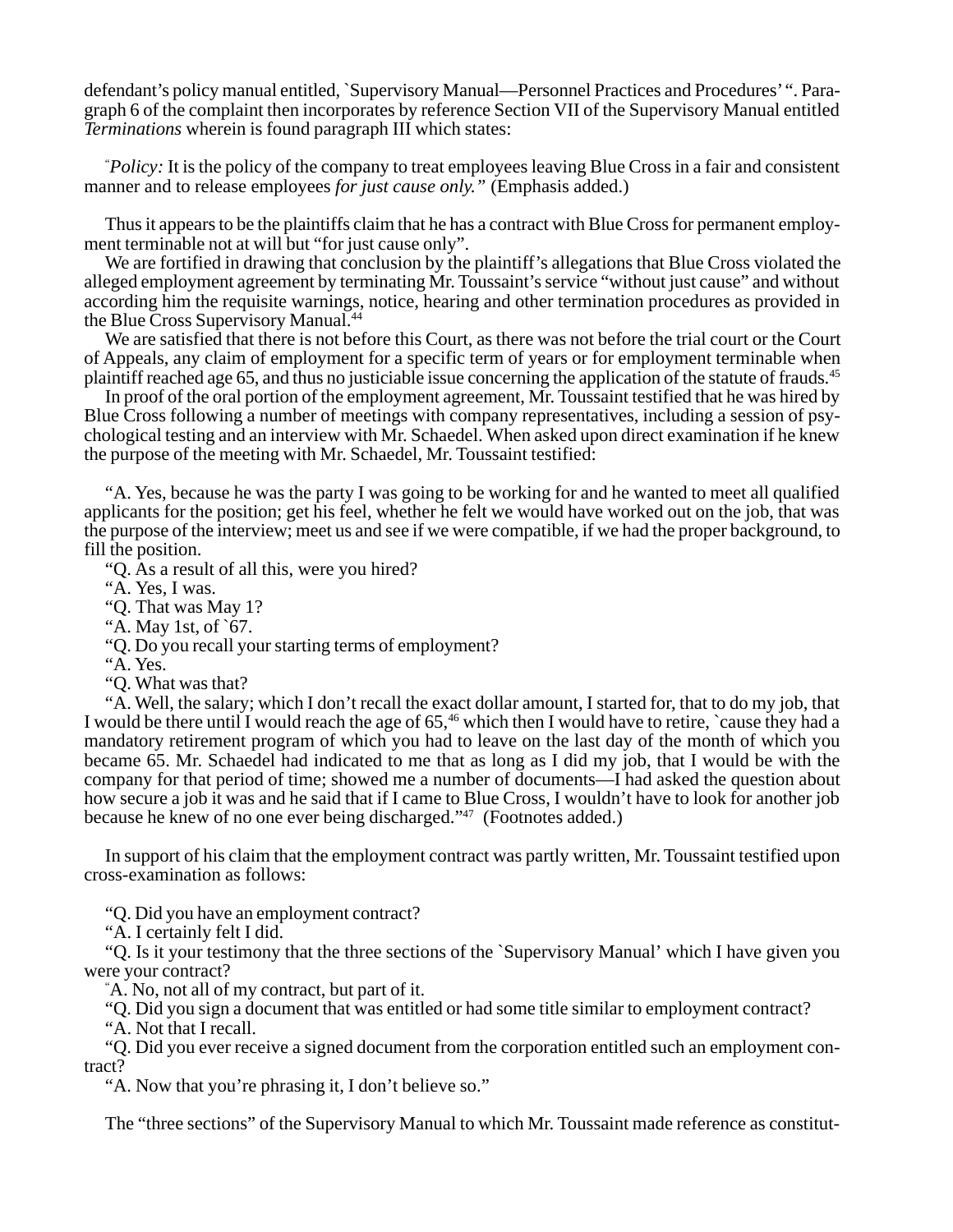ing a part of his employment contract were portions of Sections VII, XII-A and XII-B of the manual entitled, "Terminations", "Employee Complaint Procedures" and "Disciplinary Procedures", respectively.

Thus it is clear that at trial the success of the plaintiff's claim that he had a contract for employment terminable only for "just cause" and then only if certain specific termination procedures were honored depended upon his success in sustaining the burden of proving that the Supervisory Manual, and particularly the foregoing "three sections" were a part of his employment contract, since the termination for just cause language, and termination procedures alleged to have been violated, are to be found in those sections.

We turn then to examine the record, including the documents in question, to determine whether the plaintiff has sustained that burden.<sup>48</sup>

The manual is a large three-ring looseleaf note-book entitled: "Supervisory Manual—Personnel Practices and Procedures". It contained, at the time of trial, 250 pages of material divided among 11 separate tabbed headings labeled:

- I. Hiring & Induction
- II. Supervisory, Adm., Tec., Pay Administration
- III. Clerical Pay, Administration
- IV. Vacations
- V. Leave of Absence
- VI. Bank Time
- VII. Terminations
- VIII. Hours of Work and Overtime
- IX. General Policy
- X. Emergency Procedure
- "XII. Complaint and Disciplinary Procedures"<sup>49</sup>

Within each part are found statements, labeled as policy, touching the whole spectrum of typical personnel policy concerns on virtually every aspect of employee-employer relations likely to be encountered by supervisory personnel and their subordinates in a large business enterprise. Also included are sample printed forms for intra-company job transfer requests, personnel evaluation reports, attendance records, payroll change records, funeral reimbursement requests, flower fund solicitation forms, maternity leave request forms and others.

The Guidelines is a 32-page three-colored illustrated pamphlet which the plaintiff accurately described as "somewhat of a summary of what is contained in [the] manual", with caricature-like drawings on nearly every page as an aid to understanding the text.

The only direct evidence in the record bearing on the plaintiff's claim that the Supervisory Manual and the Guidelines constituted the written portion of his employment contract is Mr. Toussaint's testimony that the documents were handed to him on the day he was hired, and his testimony that he "felt" he had an employment contract and that three portions of the manual described in his complaint were "part of it".

Nowhere, either in the manual or the Guidelines pamphlet, is there to be found any reference to Mr. Toussaint, by name or otherwise, to his specific duties, job description or the compensation to be paid him. The documents contain no reference to a contract of employment of any kind. Neither document is signed by the plaintiff or any representative of the defendant, nor is a place provided for such signatures.

Repeatedly throughout the manual notebook there appears the declaration that the document is a statement of company policy on the subjects addressed. Pages of the manual are regularly added and deleted by company officials unilaterally, under the supervision of the Blue Cross Personnel Department, without notice to any employee.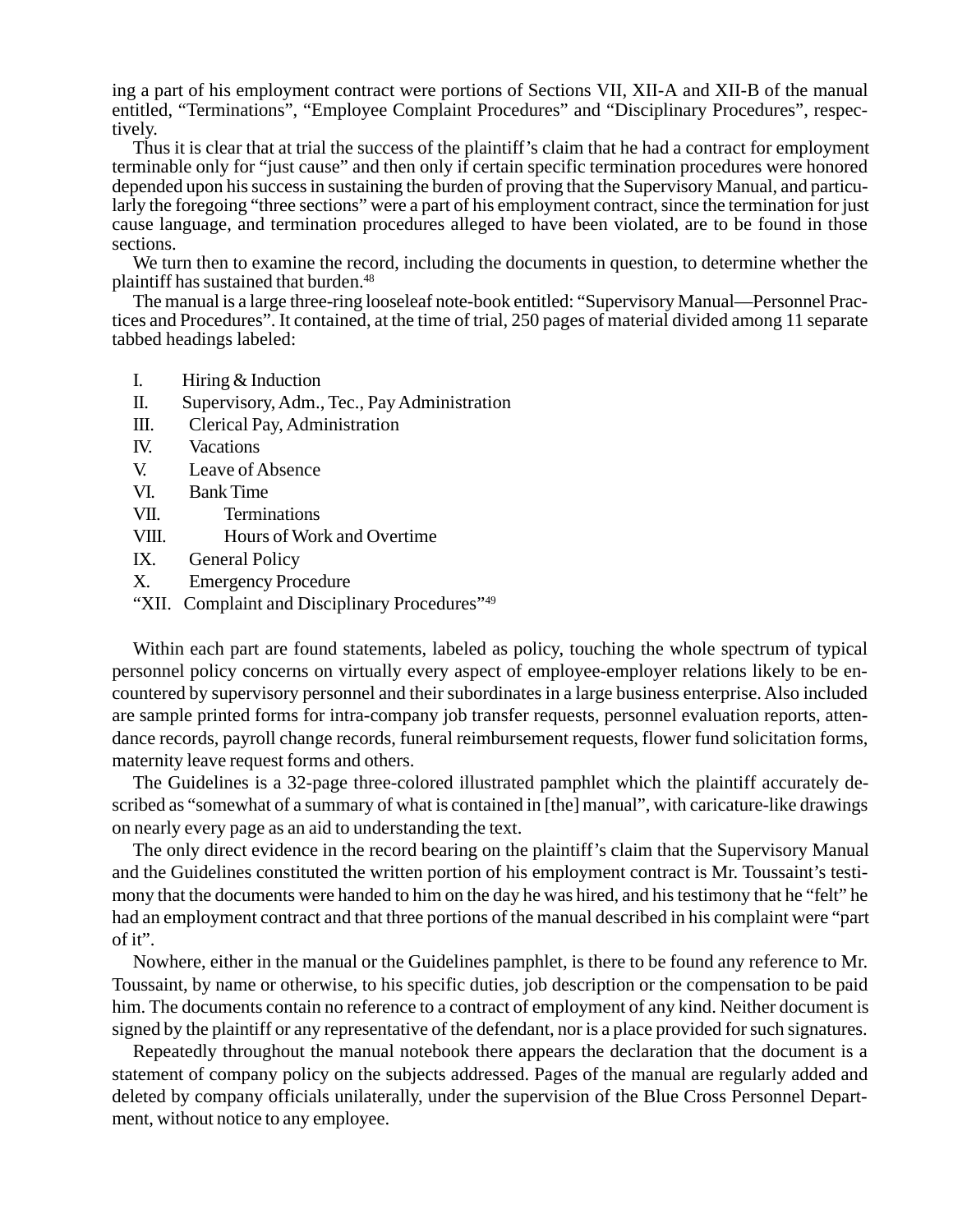The record bears no evidence that during Mr. Toussaint's several pre-employment interviews any reference was made either to the manual or Guidelines, or even to the subject of a written employment contract. Mr. Toussaint did not learn of the existence of the manual and Guidelines until they were handed to him *after* he was hired on May 1, 1967. That is in keeping with the testimony of defendant's witnesses that the manual is given to supervisory level employees as an aid in supervising persons in their charge and not as declarative of the contract terms of an employee's hire.

It is evident that the manual, standing alone, is not an employment contract at all, but instead is what it purports to be: a manual reciting Blue Cross's personnel policies, practices and procedures provided to supervisory level personnel for their use in dealing with employees under their supervision, concerning the entire panoply of subjects germane to corporate personnel relations. While we would be justified to conclude as much as a matter of law from an examination of the document itself, it is unnecessary to do so in light of the uncontradicted testimony of defendant's Executive Vice President, Mr. Flaherty, who testified as follows:

"Q. Blue Cross has a `Supervisory Manual' is that right?

"A. Yes, it has.

"Q. The `Supervisory Manuals' were prepared for some person?

" A. Initially it' s a guide for new supervisors and others of their kind.

" Q. Employee relations?

"A. That's correct and other matters.

"Q. The term supervisor manual encompasses the type of work Mr. Toussaint had?

"A. They principally went to the clerical position, rather than the positions that were so close to management; top management or experienced management."

We have no doubt that circumstances could exist in which an employer's written policies, including those of the defendant, might be incorporated by reference, expressly or impliedly, into an otherwise oral employment contract and thus become a declaration of the employment agreement. This, however, is not such a case. Here the record is wholly devoid of evidence, direct or circumstantial, to justify the conclusion that the parties agreed that the manual or the Guidelines, or either of them, would become the plaintiff's contract of employment.

Defendant' s 250-page manual of personnel policies cannot become its employment contract with some or all of its employees by reason of the company' s inadvertence and inattention, or by accident. Neither can defendant be chargeable with incorporating by reference some or all of the terms of its manual into an oral employment agreement with plaintiff simply because a copy of the manual was handed to the plaintiff after he was hired or because the policy manual speaks in general terms to many of the same subjects with which a contract of employment would be concerned, such as sick benefits, vacation time, hours of work and similar provisions.

While it is elemental that the question whether a contract has been made, and if so its terms, is for jury determination,<sup>50</sup> it is equally elemental that the question cannot be put to the jury unless there is some evidence produced from which a reasonable juror would be warranted in finding a contract.<sup>51</sup>

We have examined the record evidence in the light most favorable to the plaintiff and we are unable to conclude that there was produced any evidence whatever from which a jury was free to conclude that the parties agreed, either expressly or by implication, that the defendant's manual or guidelines, or any part of either, would constitute the plaintiff's contract of employment.

There is an abundance of evidence in the record concerning the policies and procedures to be followed when an employee's services are thought to be unsatisfactory and his discharge is contemplated. Extensive testimony was taken upon both direct and cross-examination to show the extent to which plaintiff was accorded the benefit of such procedures. That evidence went to the particulars of plaintiff's claim of wrongful termination as alleged in paragraph 8 of the complaint.52 It is clear that plaintiff was given the benefit of some of those procedures and denied others. What is wholly missing from the record, however, is any evidence from which a jury was entitled to conclude that the plaintiff's contract of employment included the Supervisory Manual and particularly that part of it which includes the disciplinary, complaint and termination procedures, as the plaintiff claimed.

Employment contracts, like other binding agreements, are the product of informed understanding and mutual assent as to the subject matter. As stated by Justice COOLEY in the early case of *McDonald v*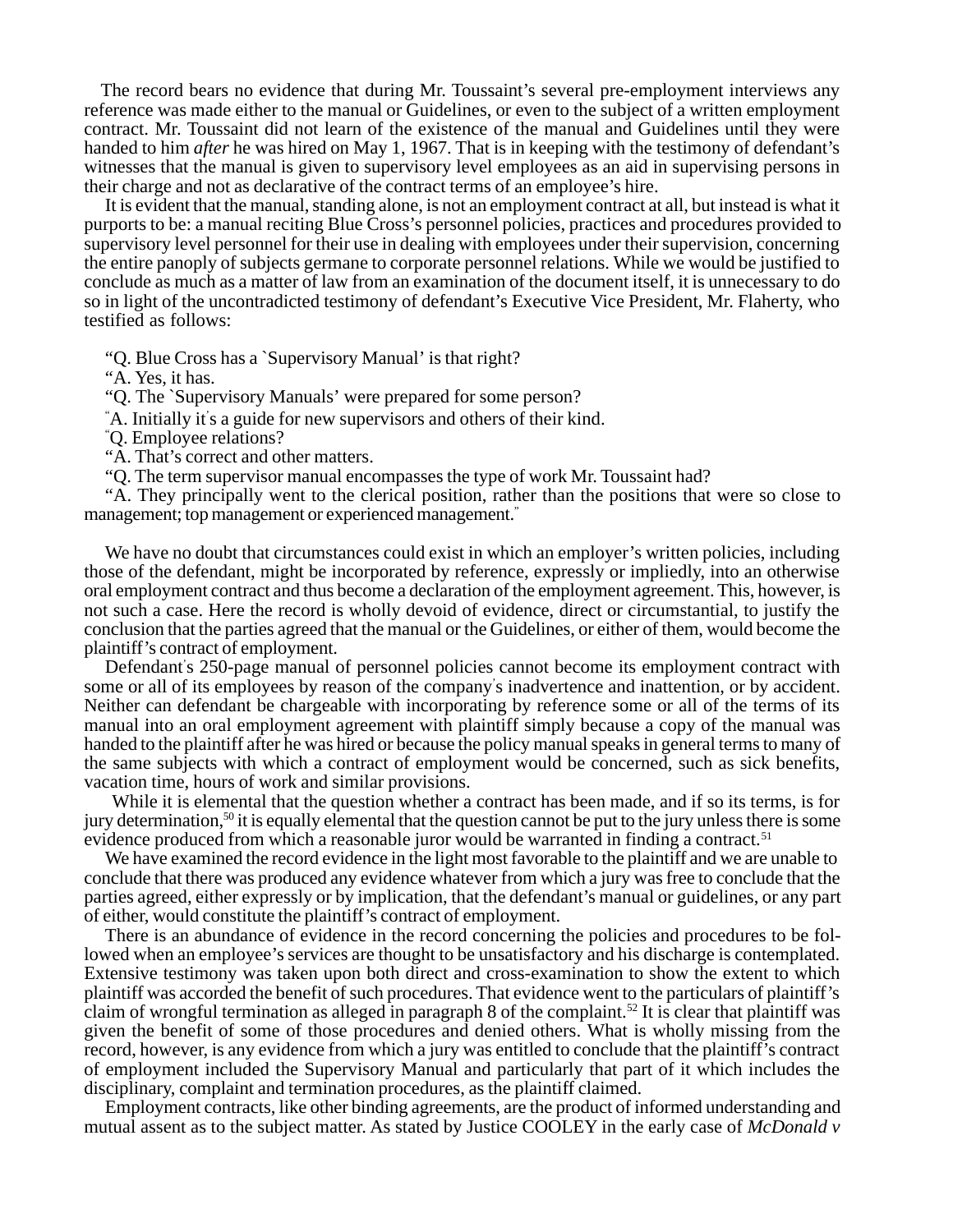### *Boeing,* 43 Mich 394, 396; 5 NW 439 (1880):

"[T]he contract of employment must always be a voluntary act on the part of the employer and of the employed, coinciding in a common understanding."

As plaintiff so appropriately points out in his brief on appeal:

" The principles [governing formation of an employment contract] are described in 53 Am Jur 2d, [Master and Servant], § 15 [p 93], in the following manner:

" The formation of the relationship of \*\*\* employer and employee is in general determined by the principles governing the formation of other contracts. The relationship is a product of mutual assent, that is, of a meeting of minds expressed by some offer on the part of one to employ or to work for the other and an acceptance on the part of such other.' "

Nothing in the evidence on the record before us establishes a factual issue, either directly or circumstantially, from which the trier of fact was entitled to conclude that the requisite mutual assent or meeting of minds occurred on the proposition that the defendant's manual or Guidelines, or any part of either, would constitute the plaintiff's employment contract as claimed.

## III

Plaintiff invites our attention to a line of cases which are cited for the proposition that an employee's "legitimate expectations" which "were grounded upon the employer's written policy statements" "ought to be enforceable by contract". The cases are: *Cain v Allen Electric & Equipment Co,* 346 Mich 568; 78 NW2d 296 (1956); *Psutka v Michigan Alkali Co,* 274 Mich 318; 264 NW 385 (1936); *Gaydos v White Motor Corp,* 54 Mich App 143; 220 NW2d 697 (1974); *Clarke v Brunswick Corp,* 48 Mich App 667; 211 NW2d 101 (1973); and *Couch v Administrative Committee of the Difco Laboratories, Inc, Salaried Employees Profit Sharing Trust,* 44 Mich App 44; 205 NW2d 24 (1972).

Upon careful examination of each of the cited cases, we are convinced they are all inapposite to the issues before us. Each of the cases deals not with a complaint for wrongful termination of a contract of employment, but with an employee's entitlement to benefits under bonus or pension plans as deferred compensation for services rendered. The cases are concerned with claims for termination pay *(Cain);* death benefits *(Psutka);* severance pay *(Gaydos* and *Clarke);* and profit-sharing benefits *(Couch).* They stand for the familiar proposition that an employee may enforce ancillary contractual obligations of the employer to pay bonus and pension benefits upon performance by the employee of services required as a condition for eligibility, and that entitlement to such benefits cannot be defeated by termination of the claimant's employment.

In each of the cases cited, policy statements by the employer announced the existence of bonus, profit-sharing or pension benefits and the employer or the claimant-employee satisfied the burden of proof that work already performed was in consideration of the announced benefit and that what was sought was merely deferred compensation. In none of the cases was the employer's right to discharge the claimant questioned. The benefits involved in each case were properly regarded by the courts as inducements extended to employees to become employed or remain employed by the defendant employers.

The cases are therefore wholly distinguishable from the controversy before us not only upon their facts, but also because the specific policy statements involved concerning employee deferred compensation were of the kind that the employers should reasonably have expected would induce reliance by the employee in joining or remaining in the employer's service.

The legal theory upon which the employer in such cases is held bound is known as promissory estoppel. It has been defined as follows:

"A promise which the promisor should reasonably expect to induce action or forbearance on the part of the promisee or a third person and which does induce such action or forbearance is binding if injustice can be avoided only by enforcement of the promise. The remedy granted for breach may be limited as justice requires." Restatement Contracts, 2d (Tentative Draft No. 2, 1965), § 90, p 165.